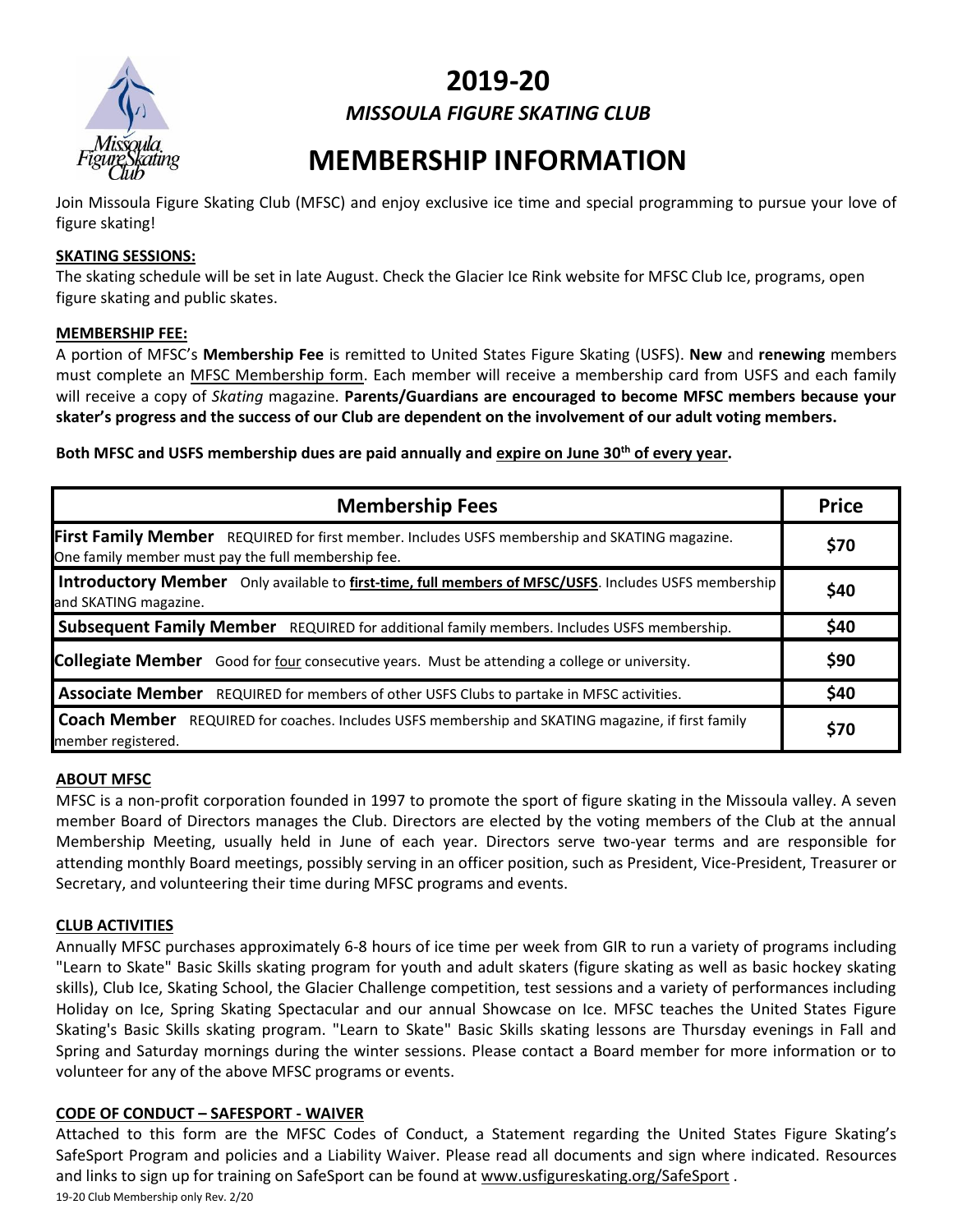#### **SafeSport Statement for Membership Renewal**

Missoula Figure Skating Club is committed to creating a safe and positive environment for members' physical, emotional and social development and ensuring that it promotes an environment free of misconduct.

The following code of conduct applies to all participants in activities hosted, supported, sponsored or engaged in by U.S. Figure Skating and Missoula Figure Skating Club and Glacier Ice Rink including but not limited to competitions, exhibitions, training camps and local rink activities.

I recognize that my participation or my child's in all the activities associated with U.S. Figure Skating, Missoula Figure Skating Club and Glacier Ice Rink is an honor and privilege that carries certain responsibilities. I agree to fully abide by the rules and guidelines set forth by U.S. Figure Skating or its properly designated agents.

#### **U.S. Figure Skating Member Code of Conduct GR 1.02**

I recognize that my participation in all activities hosted, supported, sponsored or engaged in by U.S. Figure Skating, including but not limited to competitions, exhibitions and training camps, is an honor and privilege that carries certain responsibilities. I agree to fully abide by the rules and guidelines set forth by U.S. Figure Skating or its properly designated agents. As a precondition to participation in activities hosted, supported, sponsored or engaged in by U.S. Figure Skating, I will adhere to the following tenets in good faith:

A. I will exhibit the highest standards of fairness, ethical behavior and genuine good sportsmanship in all of my relations with others.

B. I will not damage public or private property. I understand that I may be held financially responsible for damage deemed to be wantonly or willfully executed on my part, and that I may be subject to disciplinary action by U.S. Figure Skating.

C. I will not use or possess illegal drugs, and I will not engage in criminal activity. I understand that, if I am found to use or possess illegal drugs, or if I am found to engage in any criminal activity during any activity hosted, supported, sponsored or engaged in by U.S. Figure Skating, I may be subject to criminal penalties as well as penalties imposed by U.S. Figure Skating.

D. I will adhere to the rules of U.S. Figure Skating and the host organization at all activities hosted, supported, sponsored or engaged in by U.S. Figure Skating.

E. I will comply with all applicable anti-doping rules including, but not limited to, ISU and USADA anti-doping rules.

F. I will conduct myself in a manner not detrimental to the welfare of figure skating. I understand that my actions reflect on U.S. Figure Skating and the sport of figure skating both positively and negatively. I understand that if my acts, statements, or conduct are considered detrimental to the welfare of figure skating by the appropriate authority, I may be subject to penalties imposed by U.S. Figure Skating pursuant to GR 1.04.

G. I understand that the penalties that may be imposed may include, but are not limited to, loss of future international selections, loss of financial support from U.S. Figure Skating and its Memorial Fund, and loss of participation in activities hosted, supported, sponsored or engaged in by U.S. Figure Skating.

H. I understand that all disciplinary proceedings will be conducted pursuant to Article XXV, Section 3, of the U.S. Figure Skating bylaws, and that my rights and remedies are derived therefrom.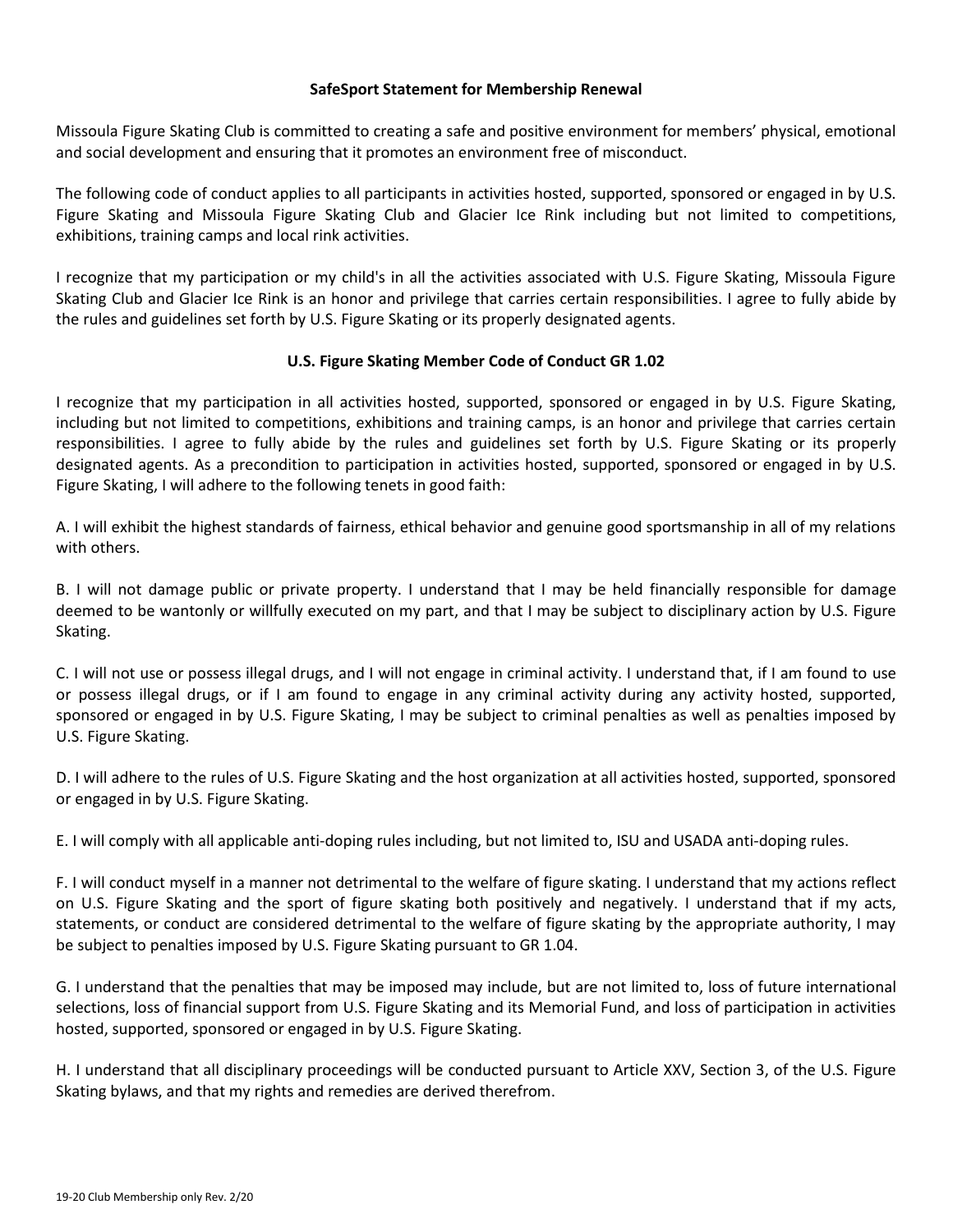#### **Missoula Figure Skating Club Code of Conduct and Disciplinary Procedures**

The following is a copy of the MFSC Code of Conduct and Disciplinary Procedures. Each skater and parents, if skater is a minor, are requested to review, discuss and accept this Code of Conduct and indicate that they have read and understand their responsibilities by signing the attached agreement before participating in Club activities. The Club will benefit by having a uniform standard of behavior that everyone is familiar with. The coaches and rink officials will spend less time on discipline and the assumption will be that skaters are genuinely interested in improving their skills during our ice time.

#### **Code of Conduct**

#### **GENERAL**

The Missoula Figure Skating Club practices, tests and performs at facilities not owned by our Club. All members must conduct themselves in a manner respectful of all policies and property at these facilities. Any violation of facility policy may result in suspension from the use of these facilities. This MFSC policy is also in effect during **public skate sessions** and when the Club is represented at out of town activities. Please exhibit a model of behavior that will provide a good example to the community and to the public and encourage pride in our Club.

Skaters are expected to display proper respect and sportsmanship and a positive attitude towards their competitors, fellow skaters, coaches, officials, parents and the public.

Skaters are expected to follow the direction of the coaching staff, facility rink attendants and designated MFSC members acting as rink attendants.

Any act performed by a Club member that a coach, Club member or rink attendant sees and deems unsafe or inappropriate may be brought to the MFSC Board's attention for any disciplinary action necessary.

Persons appearing to be under the influence of alcohol or mood-altering drugs will not be allowed on the ice.

#### **ICE ETIQUETTE**

#### **The following right-of-way order is established to insure safety for all skaters on the ice and is in effect during all sessions.**

- 1<sup>st</sup> priority - Skater in a lesson with their music playing
- 2<sup>nd</sup> priority - Skater in a lesson
- 3<sup>rd</sup> priority - Skater who has their music playing
- 4<sup>th</sup> priority - Skater who is in a spin

We must all learn to be more aware, cautious and considerate of other skaters on our limited ice time. We do not have the luxury of dividing each session between high (test), low (test) and recreational (non-test) skaters. Be aware of usual patterns in skating routines, exercises, ice-dancing and Moves-In-The-Field. Skate with your eyes up and with a clear head. Keep distracting conversation to a minimum. Remember you are not out there alone and each person needs to be responsible for everyone else's safety. The enclosed map and etiquette guidelines provide an example of how to utilize the ice safely.

#### **SPECIFIC CLASSES OF INFRACTIONS**

## **CLASS I**

Running, spitting, littering, yelling, tossing objects or snowballs. Chewing gum, eating or drinking on the ice. (Exception for water bottles kept at the rink edge). Discourteous behavior.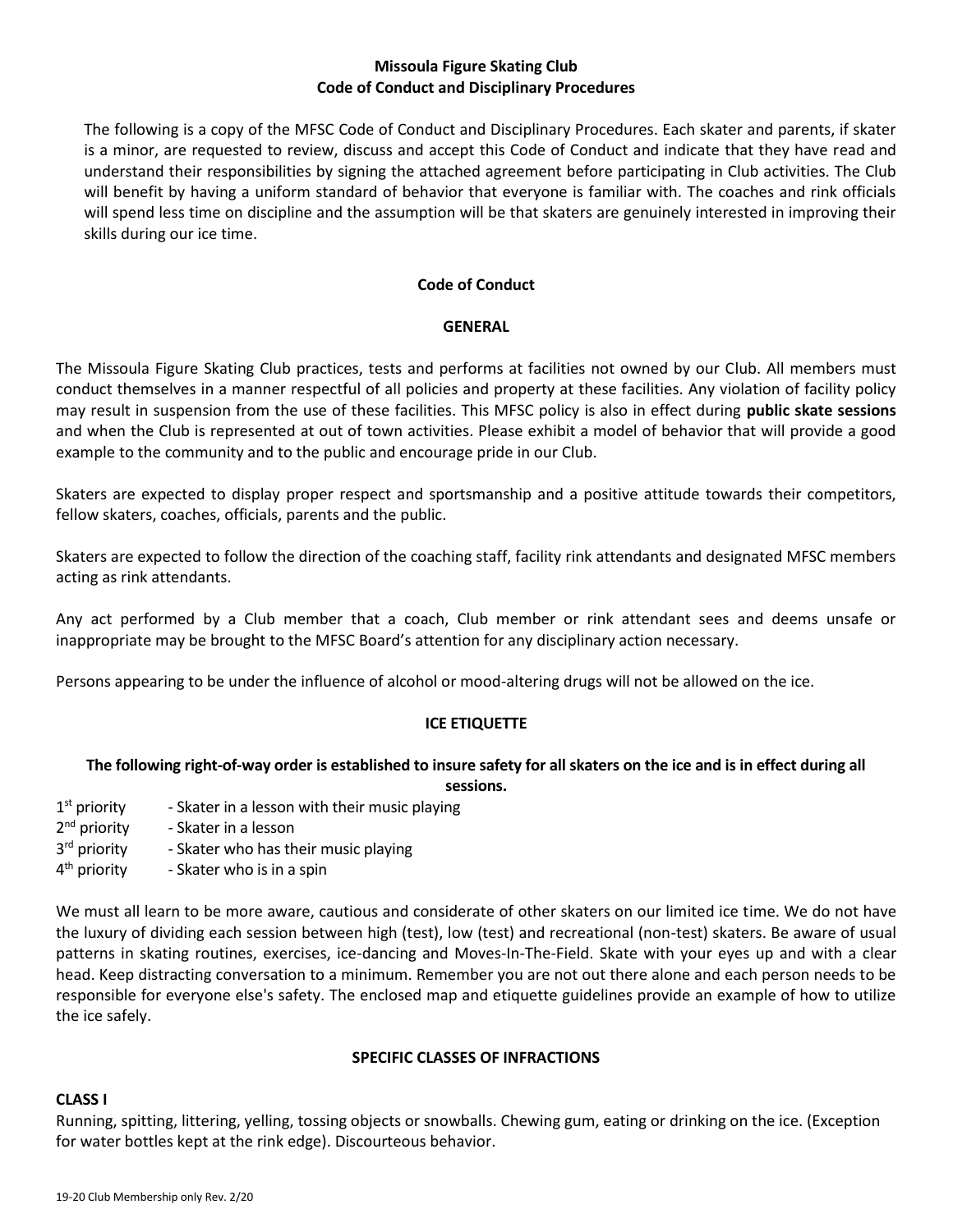#### **CLASS II**

Abusive or obscene language, profanity, or any gesture of profanity. Insubordination toward any coach, official, parent or member acting as rink attendant. Refusal to comply with directive from coach or rink attendant. Displaying or promoting unsafe actions on the ice, locker room or rink facility. Deliberately skating in a manner that interferes with another skater's safety. Any destruction or defacement of property including the ice surface.

#### **CLASS III**

Any intentional physical contact, bodily or by throwing objects, which would be considered aggressive in nature by a responsible, prudent person. Threatening or harassing of other skaters or persons. Possession or use of any illegal substance on the premises. Stealing of any item or property.

#### **CONSEQUENCES FOR INFRACTIONS**

#### **CLASS I**

| $1st$ offense           | - verbal warning                                           |
|-------------------------|------------------------------------------------------------|
| $2nd$ offense           | - verbal warning with warning of upgrade upon next offense |
| 3 <sup>rd</sup> offense | - Upgrade to Class II - 1st offense                        |

#### **CLASS II**

- 1<sup>st</sup> offense Removal from ice for 2 skating sessions (the ones usually skated by the individual, i.e. if the skater does not attend a.m. sessions regularly those would not be counted). - Written apology to offended party
	- Letter of reprimand, warning of status upgrade upon next
	- offense
- 2<sup>nd</sup> offense - Upgrade to Class III - Meeting of all parties concerned for disposition.

#### **CLASS III**

A class III infraction will involve a meeting of the board, skater, and parents (if skater is a minor). Consequences may include any or all of the following.

- 1<sup>st</sup> offense - Removal from ice for 14 calendar days - Written letter of apology to person before return - 30 calendar days suspension from club sponsored performances - Upon return to ice, parent must accompany skater (if minor) to the rink for the next 30 calendar days  $2<sup>nd</sup>$  offense - Permanent club suspension and recommend suspension from the rink
	- Notification of conduct violation and suspension sent to **USFS**

#### **APPEALS**

All disciplinary and appeal processes will be guided by the Club bylaws.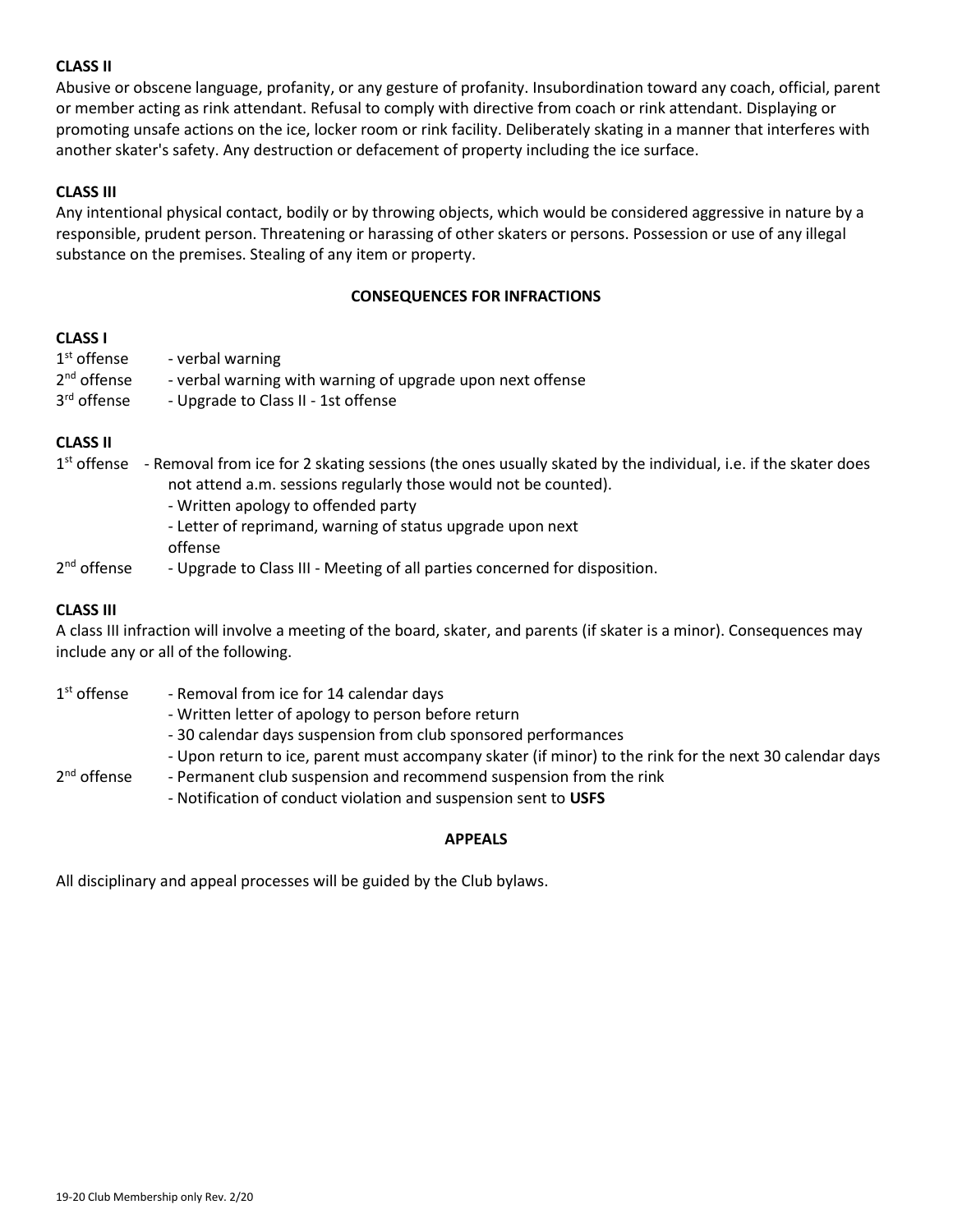Ice Etiquette guidelines for safe and fun skating sessions:

- 1. **Keep moving!** Everyone's skating is improving so use the entire rink, not just a corner. Save your figure and edge work for a less crowded session, if necessary. At no time should a skater stop in the middle of the ice to talk or visit with another skater. If you need to converse with another skater please keep moving together or move next to the boards.
- 2. **Look where you are going at all times!** When you are skating backwards it doesn't mean everyone has to look out for you. Skaters are responsible for looking in the direction they are skating, forwards or backwards, and being aware of where other skaters are.
- 3. **Don't linger in a skating / jumping pattern!** Most jumping is done between the blue lines and the ends of the rink. Skaters use crossovers to gain speed from one end of the rink to the other and then perform their jumping. Waltz jumps, salchow jumps, loop jumps, and axel jumps are usually done on a circular pattern. Whereas, toe loop jumps, flip jumps and lutz jumps are usually done from a straighter take off pattern. Please try to get used to and USE these skating patterns. Not only will they provide you with the speed you need to jump, but also your skating will improve if you utilize the entire rink. After you complete your jumping sequence, keep moving so another skater may jump in that area too.
- 4. **Spin in the center! (And center your spins)** Since jumping is usually done near the ends of the rink, spins should be practiced near the center of the rink. This also allows the long sides of the rink to be used as corridors for gaining speed during jumping patterns. Be considerate of others trying to practice their spins and select an appropriate area for each spin you do.
- 5. **Keep your eyes open for priority skaters!** When a skater is doing their program, they have first priority or right-ofway so to speak. See the ice etiquette page for a listing of the other priority skaters. It is common etiquette to make an extra effort to stay out of these priority skaters way. This **does not** mean stop skating and stand at the boards. You have important moves to practice too, but make an extra effort to watch for skaters playing their musical program, skaters in a lesson or skaters in a spin. Try to move to another area if they come your way and extend them the courtesy you would want from them in return.
- 6. **See attached map for common free skate areas!** If you have any questions on ice etiquette, please ask a Club instructor and they will be happy to explain how skaters maneuver on a Club Ice session. MFSC wants all of you to feel safe and enjoy a productive skating session.

**TIP:** Here's a little tip for practicing your musical program or Moves in the Field patterns (outside of your lesson): Pick a session that is less crowded so it's easier for you to make it through your program or Moves patterns without interruption. Start your program run throughs well in advance of your event. As a show or competition gets closer, there is high demand for skaters' music to be played.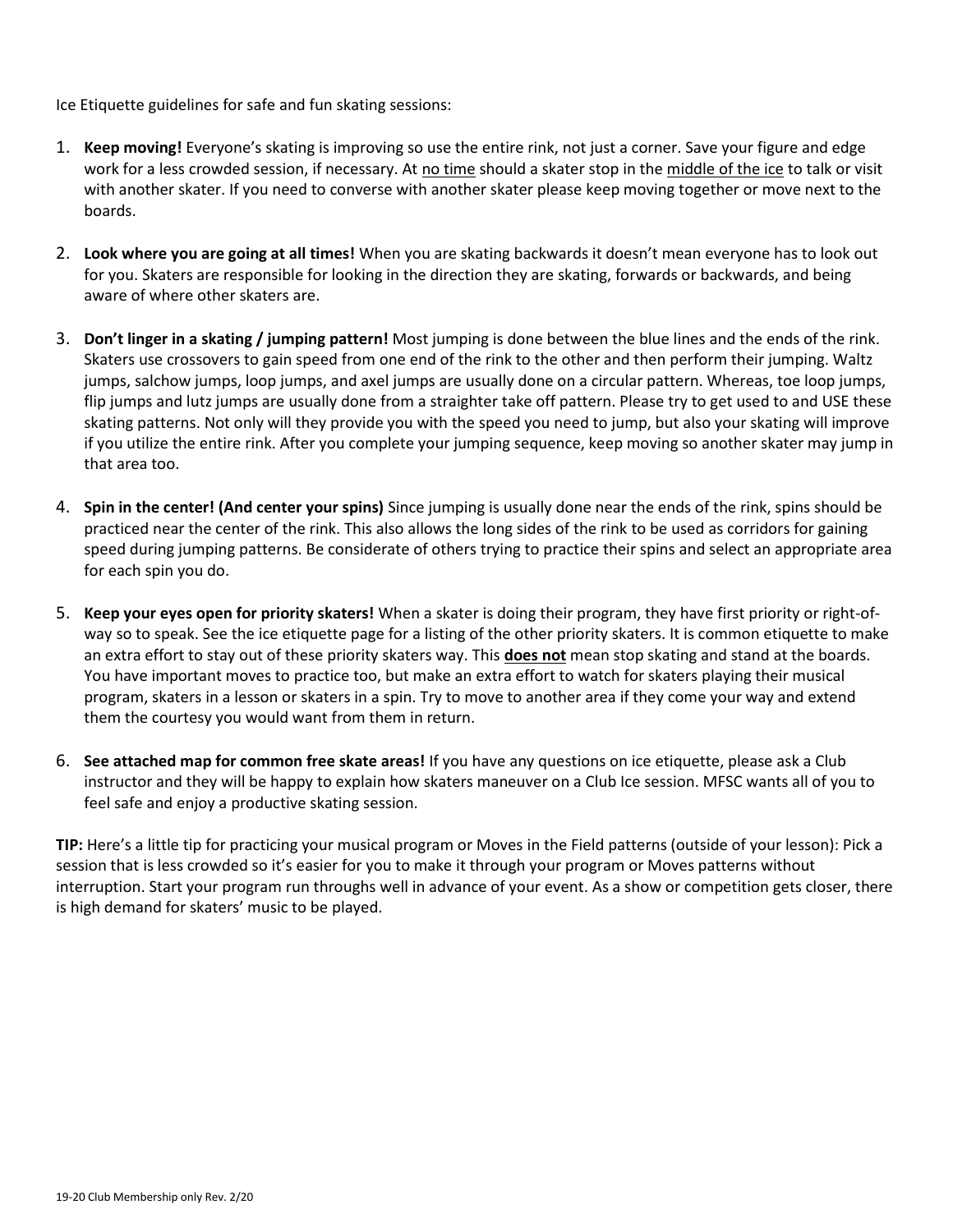#### **Basic Safety Rules for MFSC Club Ice Sessions**

- Sign in for club ice.
- Do not bring breakable containers rink side.
- Stay aware of other skaters on the ice. Be respectful of all skaters at all times.
- Try to anticipate other skaters' patterns as you decide your own.
- Look ahead, and behind, for other skaters, especially if you are a less experienced skater.
- Be patient with less experienced skaters.
- Look both ways before skating across the ice.
- Attempt to keep moving at all times.
- The skater doing a routine to music (should be wearing an orange vest) has the ultimate right of way.
- Give way to skaters on the jump harness.
- When club ice is over, clear belongings from the dasher



boards, help put away music and fill holes (if needed) and then exit the ice.

- Be cautious with use of IPods (or other music players.) Use only when fewer than 10 skaters on the ice and use only one ear bud so you are able to hear what is happening on the ice. (Coaches are the exception, if using for choreography.)
- Coaches please be aware of other skaters & coaches; coach and demonstrate at boards or keep moving with your skater; avoid standing in middle of ice unless necessary.
- Absolutely no stopping and talking in the middle of the ice. Conversations with other skaters and coaches should be done by the boards.
- Use your Club Ice wisely and productively.
- PRACTICE HARD & HAVE FUN!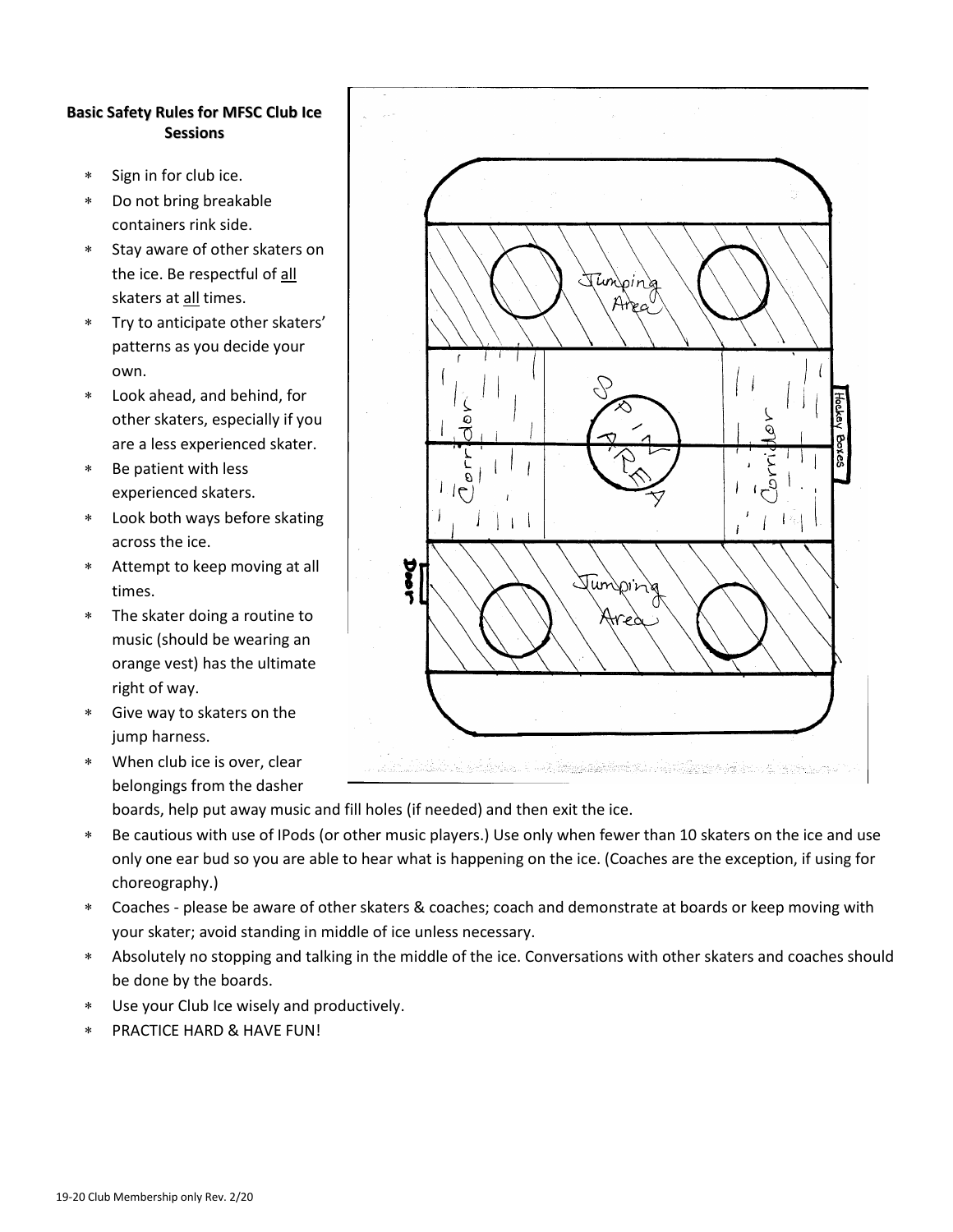

# **2019-20** *MISSOULA FIGURE SKATING CLUB* **MEMBERSHIP APPLICATION**



| <b>Parent or Guardian Information</b>     |                |                |            |  |  |  |
|-------------------------------------------|----------------|----------------|------------|--|--|--|
| Parent/Guardian Name:<br>(cell)<br>Phone: |                |                |            |  |  |  |
|                                           | Phone:<br>(hm) |                |            |  |  |  |
| State:<br>Zip:                            | Email:         |                |            |  |  |  |
| <b>Skater Information</b>                 |                |                |            |  |  |  |
| Date of Birth:                            |                | Age:           | USFS $#$ : |  |  |  |
|                                           |                | Age:           | USFS $#$ : |  |  |  |
| Date of Birth:                            |                | Age:           | USFS $#$ : |  |  |  |
| Date of Birth:                            |                |                | USFS $#$ : |  |  |  |
|                                           |                | Date of Birth: | Age:       |  |  |  |

| <b>Membership Fees</b>                                                                                                                               |                                                 |                                                      |                                       |                                            | <b>Price</b>                              |                                |                                           |                                  |
|------------------------------------------------------------------------------------------------------------------------------------------------------|-------------------------------------------------|------------------------------------------------------|---------------------------------------|--------------------------------------------|-------------------------------------------|--------------------------------|-------------------------------------------|----------------------------------|
| First Family Member REQUIRED for first member. Includes USFS membership and SKATING magazine.<br>One family member must pay the full membership fee. |                                                 |                                                      |                                       |                                            | \$70                                      |                                |                                           |                                  |
| Introductory Member Only available to first-time, full members of MFSC/USFS. Includes USFS membership<br>and SKATING magazine.                       |                                                 |                                                      |                                       |                                            | \$40                                      |                                |                                           |                                  |
| Subsequent Family Member REQUIRED for additional family members. Includes USFS membership.                                                           |                                                 |                                                      |                                       |                                            | \$40                                      |                                |                                           |                                  |
| <b>Collegiate Member</b> Good for four consecutive years. Must be attending a college or university.                                                 |                                                 |                                                      |                                       |                                            | \$90                                      |                                |                                           |                                  |
| Associate Member REQUIRED for members of other USFS Clubs to partake in MFSC activities.                                                             |                                                 |                                                      |                                       | \$40                                       |                                           |                                |                                           |                                  |
| <b>Coach Member</b> REQUIRED for coaches. Includes USFS membership and SKATING magazine, if first family<br>member registered.                       |                                                 |                                                      |                                       |                                            | \$70                                      |                                |                                           |                                  |
| <b>Name</b><br>Please indicate name you<br>would like on your Club<br><b>Jacket here</b>                                                             | <b>First</b><br>Family<br><b>Member</b><br>\$70 | Introductory   Subsequent  <br><b>Member</b><br>\$40 | Family<br><b>Member</b><br>\$40       | <b>Collegiate</b><br><b>Member</b><br>\$90 | <b>Associate</b><br><b>Member</b><br>\$40 | Coach<br><b>Member</b><br>\$70 | <b>MFSC Club</b><br><b>Jacket</b><br>\$65 | Total<br>(add amounts<br>across) |
| #1                                                                                                                                                   |                                                 |                                                      | N/A                                   |                                            |                                           |                                |                                           |                                  |
| #2                                                                                                                                                   | N/A                                             |                                                      |                                       |                                            |                                           |                                |                                           |                                  |
| #3                                                                                                                                                   | N/A                                             |                                                      |                                       |                                            |                                           |                                |                                           |                                  |
| #4                                                                                                                                                   | N/A                                             |                                                      |                                       |                                            |                                           |                                |                                           |                                  |
|                                                                                                                                                      |                                                 |                                                      | <b>GRAND TOTAL (add amounts down)</b> |                                            |                                           | \$                             |                                           |                                  |

I certify that all members listed above have read, understood and will comply with the MFSC Code of Conduct. I also agree to allow MFSC to use photos or videos taken during MFSC events for marketing purposes unless I check this OPT OUT box: [

*Parent/Guardian/Skaters over 18\_\_\_\_\_\_\_\_\_\_\_\_\_\_\_\_\_\_\_\_\_\_\_\_\_\_\_\_\_\_\_\_\_\_\_\_\_\_\_\_\_\_\_\_Date\_\_\_\_\_\_\_\_\_\_\_\_\_\_\_*

## *Mail form to:* **MFSC • PO Box 9195 • Missoula MT 59807**

**For Office Use Only:**

Date: \_\_\_\_\_\_\_\_\_\_\_\_ Amt. Paid: \_\_\_\_\_\_\_\_\_\_\_\_ Cash or Ck # \_\_\_\_\_\_\_\_\_\_\_\_ Staff Initials \_\_\_\_\_\_\_\_\_\_\_\_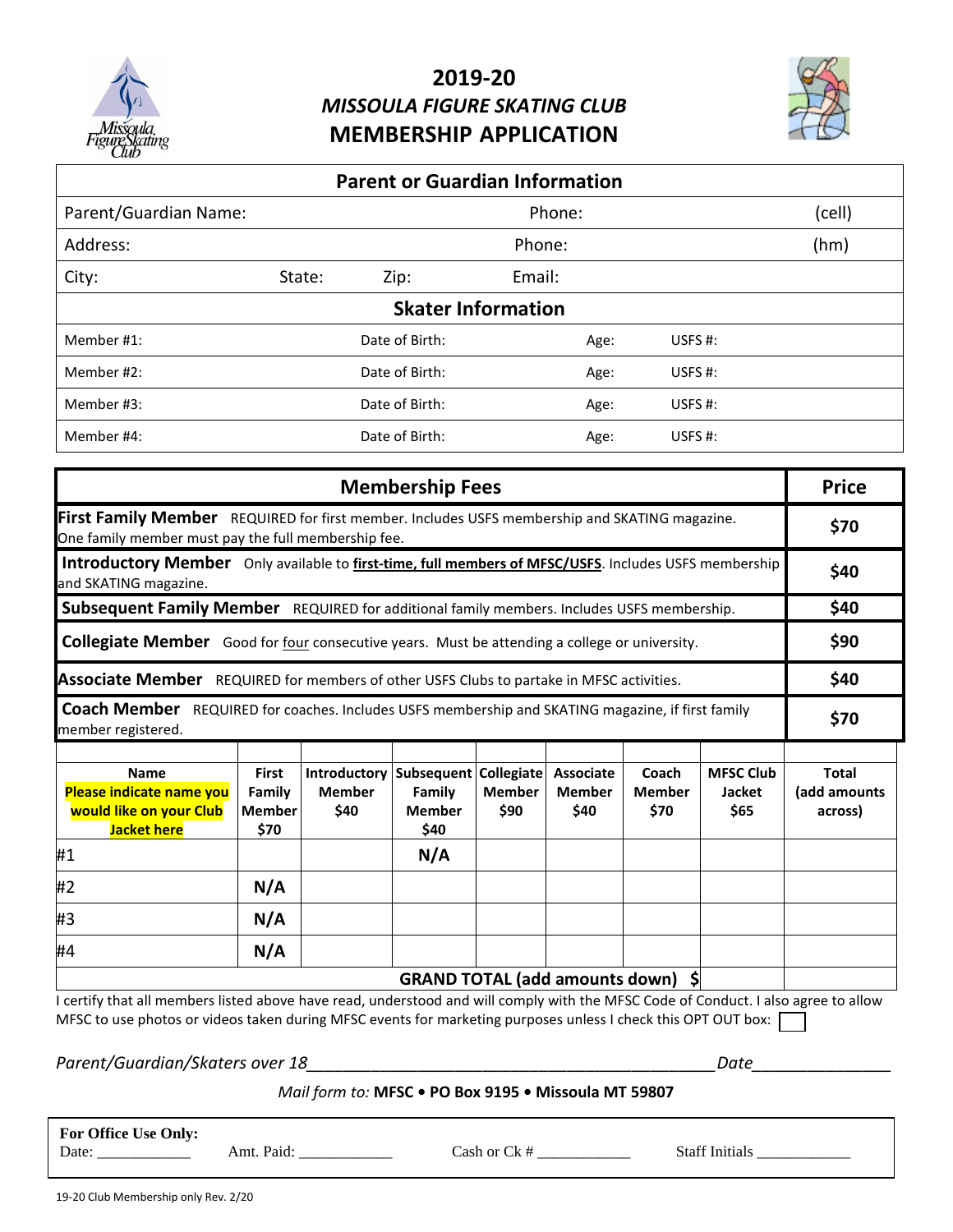

# **CODE OF CONDUCT AGREEMENT**

This agreement is between the Missoula Figure Skating Club and each member and his/her parent or guardian acknowledging they have received and understand the SafeSport Statement and Code of Conduct policy of Missoula Figure Skating Club.

- 1. I have received, read and fully understand Missoula Figure Skating Club's SafeSport Program and Policies, Code of Conduct and Disciplinary Procedures.
- 2. I understand that the terms of this Agreement are in effect while I am a member of Missoula Figure Skating Club and/or participating in any Club activity and/or representing the Club at out of town activities.
- 3. I accept the MFSC Code of Conduct Agreement as morally binding and will honor the terms of this Agreement. I fully understand violation of this Agreement will result in the actions stated in the Consequences for Infractions section.

I/WE AGREE TO ABIDE BY ALL TERMS. I ACKNOWLEDGE THAT I (AND MY CHILD) HAVE READ AND FULLY UNDERSTAND THIS AGREEMENT.

| Name of Member: (please print) |       |
|--------------------------------|-------|
| Signature of Member:           | Date: |
| Signature of Parent/Guardian:  | Date: |

This Agreement must be returned to MFSC before the member will be allowed on the ice.

**MFSC • PO Box 9195 • Missoula MT 59807**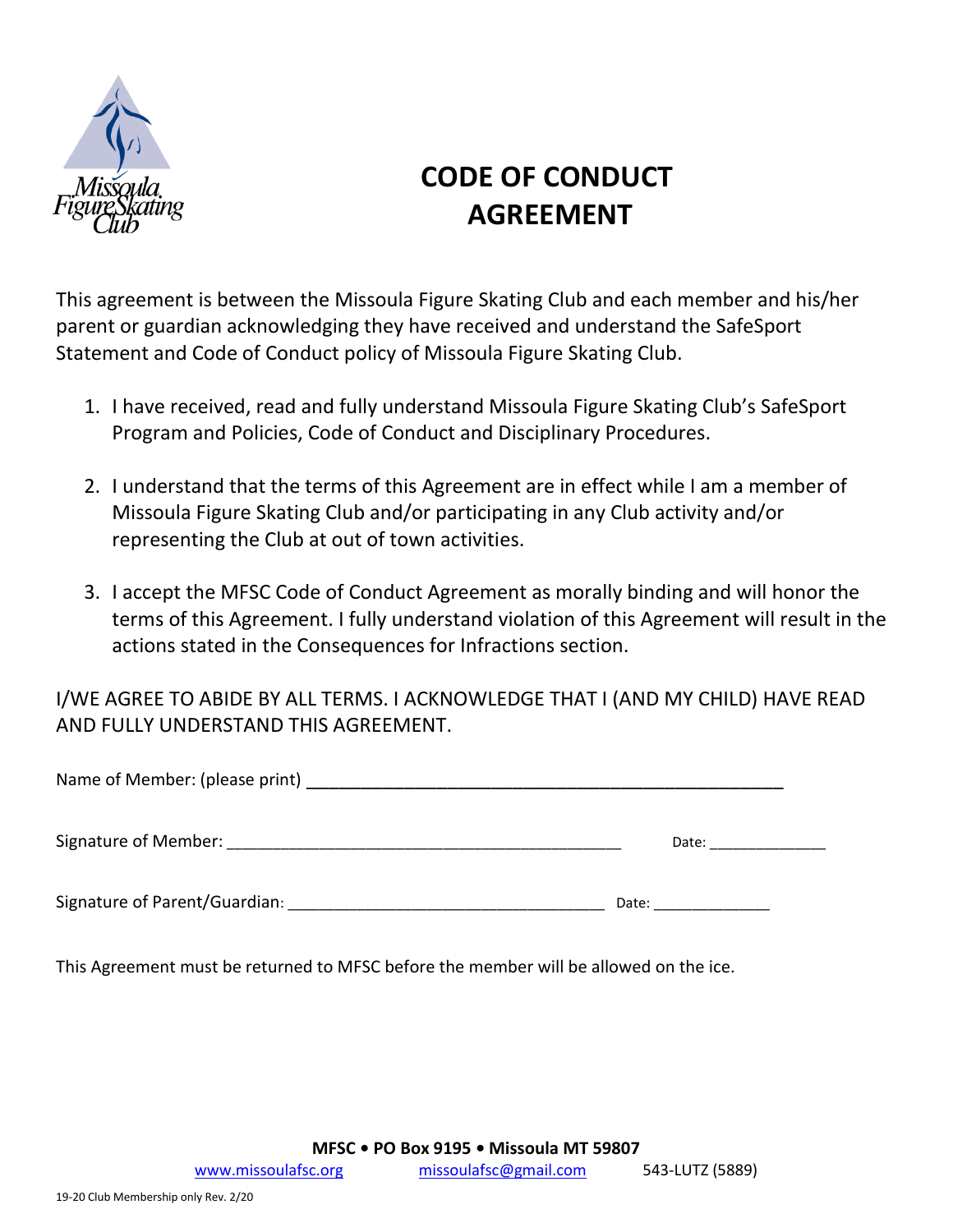(name of club)

## **Waiver and Release of Liability, Assumption of Risk and Indemnity Agreement ("Agreement")**

In consideration of participating in activities, I represent that I understand the nature of figure skating activities ("activity") and that I am qualified, in good health and in proper physical condition to participate in such "activity". I acknowledge that if I believe event conditions are unsafe, I will immediately discontinue participation in the "activity". Missoula Figure Skating Club

I fully understand that this "activity" involves risks of serious bodily injury, including permanent disability, paralysis and death, which may be caused by my own actions, or inactions, those of others participating in the "activity", the conditions in which the "activity" takes place, or the negligence of the "releasees" named below; and that there may be other risks either not known to me or not readily foreseeable at this time; and I fully accept and assume all such risks and all responsibility for losses, costs, and damages I incur as a result of my participation in the "activity".

I hereby release, discharge, and covenant not to sue the States Figure Skating, it's directors, officers, administrators, sponsors, volunteers, agents, employees, staff, instructors, trainers, other participants and if applicable, owners and lessors of premises on which the "activity" takes place (each considered one of the "Releasees" herein) from all liability, claims, demands, losses, or damages on my account caused or alleged to be caused in whole or in part by the negligence of the "releasees" or otherwise, including negligent rescue operations; and I further agree that if, despite this release, waiver of liability, and assumption of risk, I, or anyone on my behalf, makes a claim against any of the Releasees, I will indemnify, save, and hold harmless each of the releasees from any loss, liability, damage, or cost which any may incur as the result of such claim. Missoula Figure Skating Club , United

The <u>Missoula Figure Skating Club</u> (and the right, but not the obligation, to provide rules, regulations The and/or ice monitors for Club Ice. We hereby acknowledge that the Missoula Figure Skating Club shall not be responsible for the supervision of the members at Club Ice. Missoula Figure Skating Club

I have read this RELEASE AND WAIVER OF LIABILITY, ASSUMPTION OF RISK, AND INDEMNITY AGREEMENT, understand that I have given up substantial rights by signing it and have signed it freely and without any inducement or assurance of any nature and intend it to be a complete and unconditional release of all liability to the greatest extent allowed by law and agree that if any portion of this agreement is held to be invalid, the balance, notwithstanding, shall continue in full force and effect.

\_\_\_\_\_\_\_\_\_\_\_\_\_\_\_\_\_\_\_\_\_\_\_\_\_\_\_\_\_\_\_\_\_\_\_\_\_\_\_\_\_\_\_ \_\_\_\_\_\_\_\_\_\_\_\_\_\_\_\_\_\_\_\_\_\_\_\_\_\_\_\_\_\_ Printed Name of Participant Date

Signature of Participant